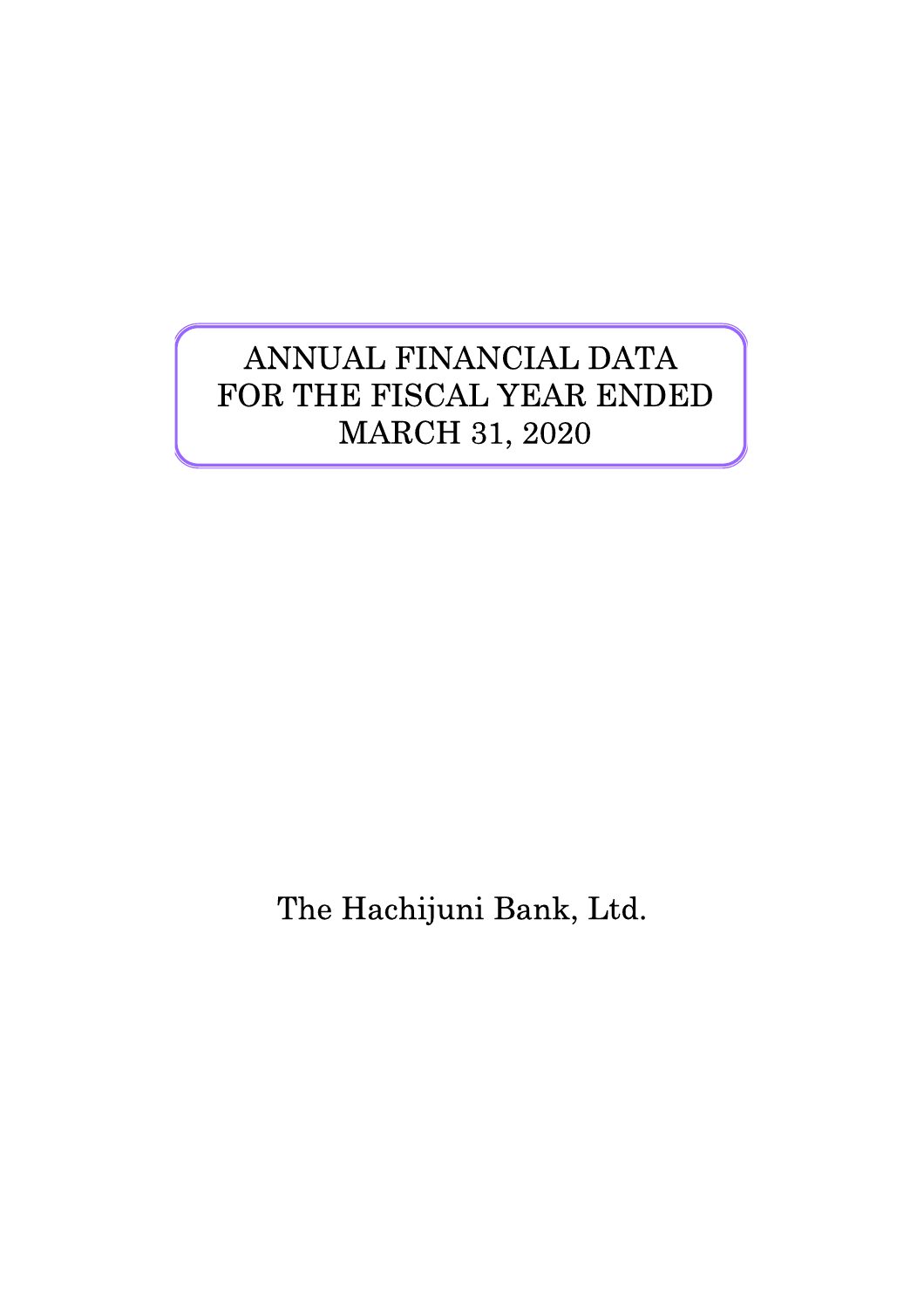# Ⅰ FINANCIAL REVIEW

# 1.Breakdown of income

| <consolidated></consolidated>                    |                      |                     | (Units: 1 million yen) |
|--------------------------------------------------|----------------------|---------------------|------------------------|
|                                                  | FY ended             |                     | FY ended               |
|                                                  | March 31,<br>2020(A) | Inc/Dec<br>$(A-B)$  | March 31,<br>2019 (B)  |
| Consolidated gross business profit               | 99,070               | 679                 | 98,390                 |
| Profit on interest                               | 69,018               | 14                  | 69,004                 |
| Profit on fees and commissions                   | 14,347               | 875                 | 13,472                 |
| Trading profit                                   | 2,315                | 215                 | 2,099                  |
| Profit from other business transactions          | 13,388               | (426)               | 13,814                 |
| General & administrative expenses                | 59,455               | (1,485)             | 60,940                 |
| Credit related expenses                          | 1,462                | (405)               | 1,868                  |
| Net gains (losses) related to equity securities  | (1,840)              | (3,736)             | 1,896                  |
| Profit (loss) on money held in trust             | (1,637)              | 2,508               | (4, 146)               |
| Ordinary profit                                  | 33,447               | (907)               | 34,354                 |
| Extraordinary gains (losses)                     | (739)                | (254)               | (485)                  |
| Profit before income taxes                       | 32,707               | (1,161)             | 33,868                 |
| Total income taxes                               | 9,483                | (574)               | 10,058                 |
| Profit                                           | 23,224               | (586)               | 23,810                 |
| Profit attributable to non-controlling interests | 1,146                | (171)               | 1,317                  |
| Profit attributable to owners of the parent      | 22,077               | $\left( 415\right)$ | 22,492                 |

#### (Number of Consolidated Companies)

| Number of consolidated subsidiaries                    |   |  |
|--------------------------------------------------------|---|--|
| Number of companies accounted for by the equity method | _ |  |



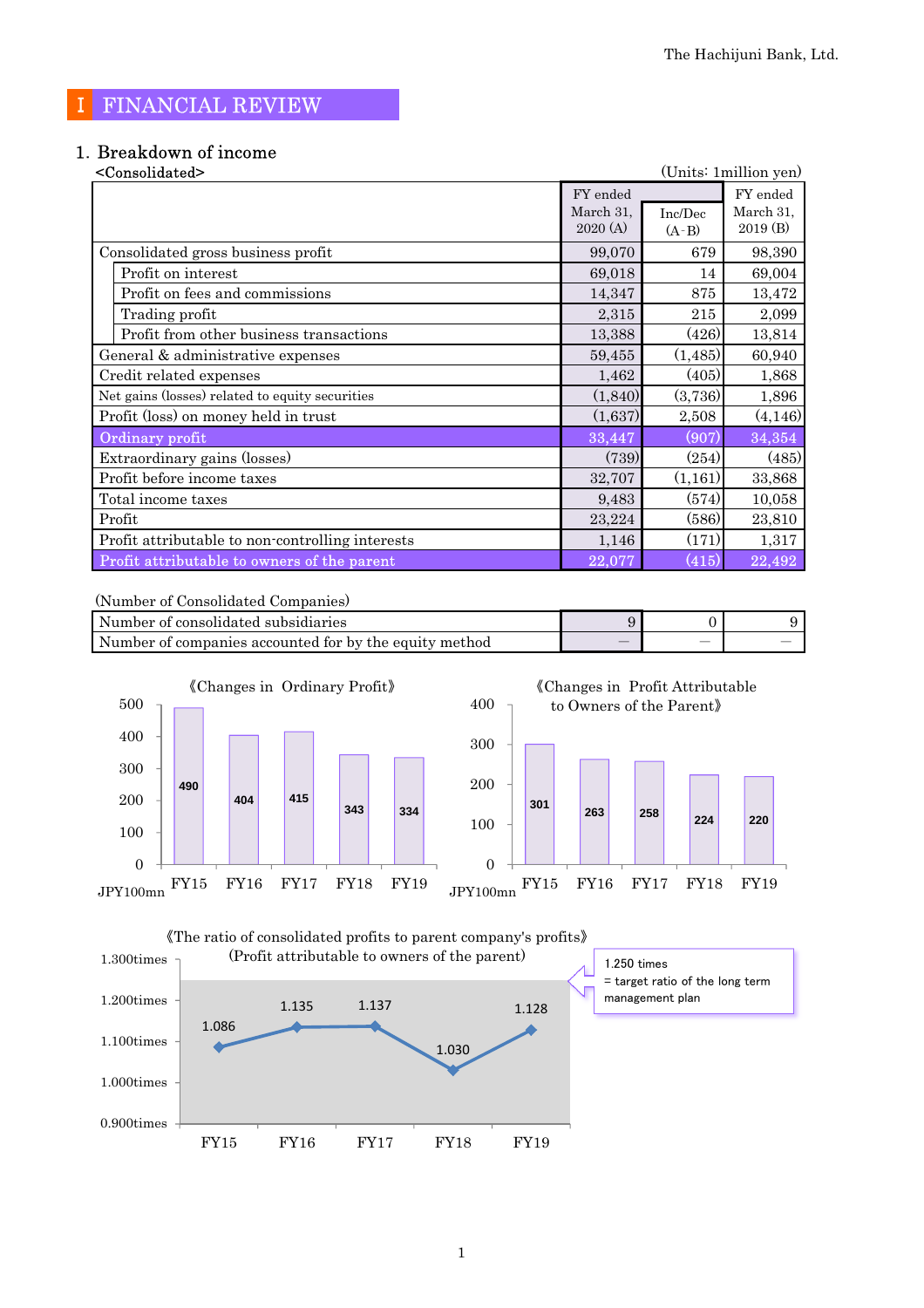| <non-consolidated></non-consolidated>                                                     |                         |              |          | (Units: 1 million yen) |
|-------------------------------------------------------------------------------------------|-------------------------|--------------|----------|------------------------|
|                                                                                           |                         | FY ended     |          | FY ended               |
|                                                                                           |                         | March 31,    | Inc/Dec  | March 31,              |
|                                                                                           |                         | 2020(A)      | $(A-B)$  | 2019 (B)               |
| Gross business profit                                                                     | A                       | 87,114       | 273      | 86,841                 |
| Profit on interest                                                                        |                         | 68,932       | 102      | 68,829                 |
| Profit on fees and commissions                                                            |                         | 8,405        | 505      | 7,900                  |
| Trading profit                                                                            |                         | 54           | (72)     | 126                    |
| Profit from other business transactions                                                   |                         | 9,721        | (262)    | 9,984                  |
| Gains (losses) related to bonds                                                           | B                       | 9,054        | (9)      | 9,064                  |
| General & administrative expenses                                                         | $\overline{C}$          | 53,775       | (1,023)  | 54,798                 |
| Personnel expenses                                                                        |                         | 28,148       | (745)    | 28,894                 |
| Non personnel expenses                                                                    |                         | 22,329       | (323)    | 22,653                 |
| <b>Actual net business profit</b>                                                         | $A-C$                   | 33,339       | 1,296    | 32,042                 |
| Core net business profit                                                                  | $A - B - C$             | 24,284       | 1,306    | 22,978                 |
| Core net business profit excluding gains (losses)<br>on cancellation of investment trusts |                         | 24,770       | 740      | 24,029                 |
| Transfer to general reserve for possible loan losses                                      | D                       | 998          | 4,007    | (3,009)                |
| Net business profit                                                                       | $A-C-D$                 | 32,340       | (2,711)  | 35,051                 |
| Net gains (losses) related to equity securities                                           | E                       | (2,327)      | (4,091)  | 1,763                  |
| Profit (loss) on money held in trust                                                      |                         | (1,637)      | 2,508    | (4,146)                |
| Disposal of nonperforming loans                                                           | $\overline{\mathrm{F}}$ | (352)        | (5, 112) | 4,759                  |
| Transfer to specific reserve                                                              |                         | (593)        | (5,307)  | 4,714                  |
| Recoveries of written-off claims                                                          | G                       | $\mathbf{1}$ | (11)     | 12                     |
| Ordinary profit                                                                           |                         | 28,021       | (1,002)  | 29,024                 |
| Extraordinary gains (losses)                                                              |                         | (737)        | (1,894)  | 1,156                  |
| Profit before income taxes                                                                |                         | 27,283       | (2,897)  | 30,180                 |
| Total income taxes                                                                        |                         | 7,720        | (629)    | 8,350                  |
| Profit                                                                                    |                         | 19,562       | (2, 267) | 21,830                 |
|                                                                                           |                         |              |          |                        |
|                                                                                           |                         |              |          |                        |

| Profit(losses) related to securities | $B+E$  | .726<br>6, | (4,101) | 10.827       |
|--------------------------------------|--------|------------|---------|--------------|
| Credit<br>related expenses: ت        | $D+F-$ | 645        | .092)   | 1.79<br>70 I |



《Changes in Core net business profit and Actual net business profit 》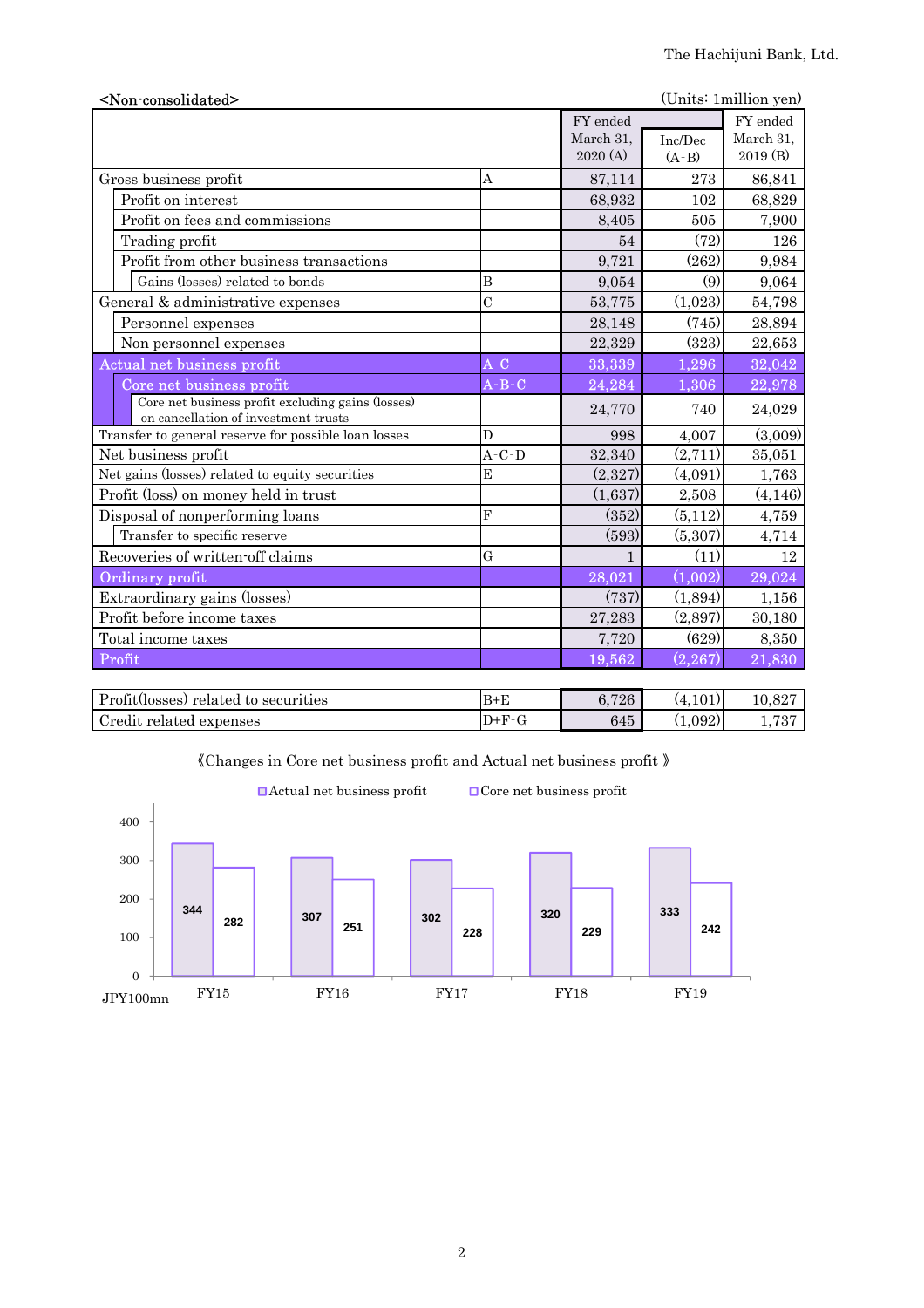

JPY100mn

Note:Gross business profit OHR

=G&A expense/gross business profit

#### 2.Major accounts

| (Units: 100 million yen)<br>$\blacktriangleright$ Loans <non-consolidated></non-consolidated> |                                  |                    |                    |                                                 |                                     |
|-----------------------------------------------------------------------------------------------|----------------------------------|--------------------|--------------------|-------------------------------------------------|-------------------------------------|
|                                                                                               | FY ended<br>March 31,<br>2020(A) | Inc/Dec<br>$(A-B)$ | Inc/Dec<br>$(A-C)$ | First half<br>year ended<br>Sept.30,<br>2019(B) | FY ended<br>March 31,<br>$2019$ (C) |
| For all offices (outstanding balance as of the<br>end of the period)                          | 54,439                           | 714                | 1,334              | 53,725                                          | 53,105                              |
| Loans to general corporations                                                                 | 31,677                           | 704                | 847                | 30,973                                          | 30,830                              |
| Loans to consumers                                                                            | 12,481                           | 140                | 339                | 12,341                                          | 12,142                              |
| Housing related loans thereof                                                                 | 11,695                           | 152                | 348                | 11,543                                          | 11,347                              |
| Others                                                                                        | 10,280                           | (129)              | 147                | 10,410                                          | 10,132                              |
| For all offices (average balance of the period)                                               | 54,316                           | 452                | 1,841              | 53,863                                          | 52,474                              |
| Loans to general corporations                                                                 | 31,636                           | 406                | 797                | 31,229                                          | 30,838                              |
| Loans to consumers                                                                            | 12,302                           | 85                 | 404                | 12,216                                          | 11,897                              |
| Others                                                                                        | 10,377                           | (38)               | 639                | 10,416                                          | 9,738                               |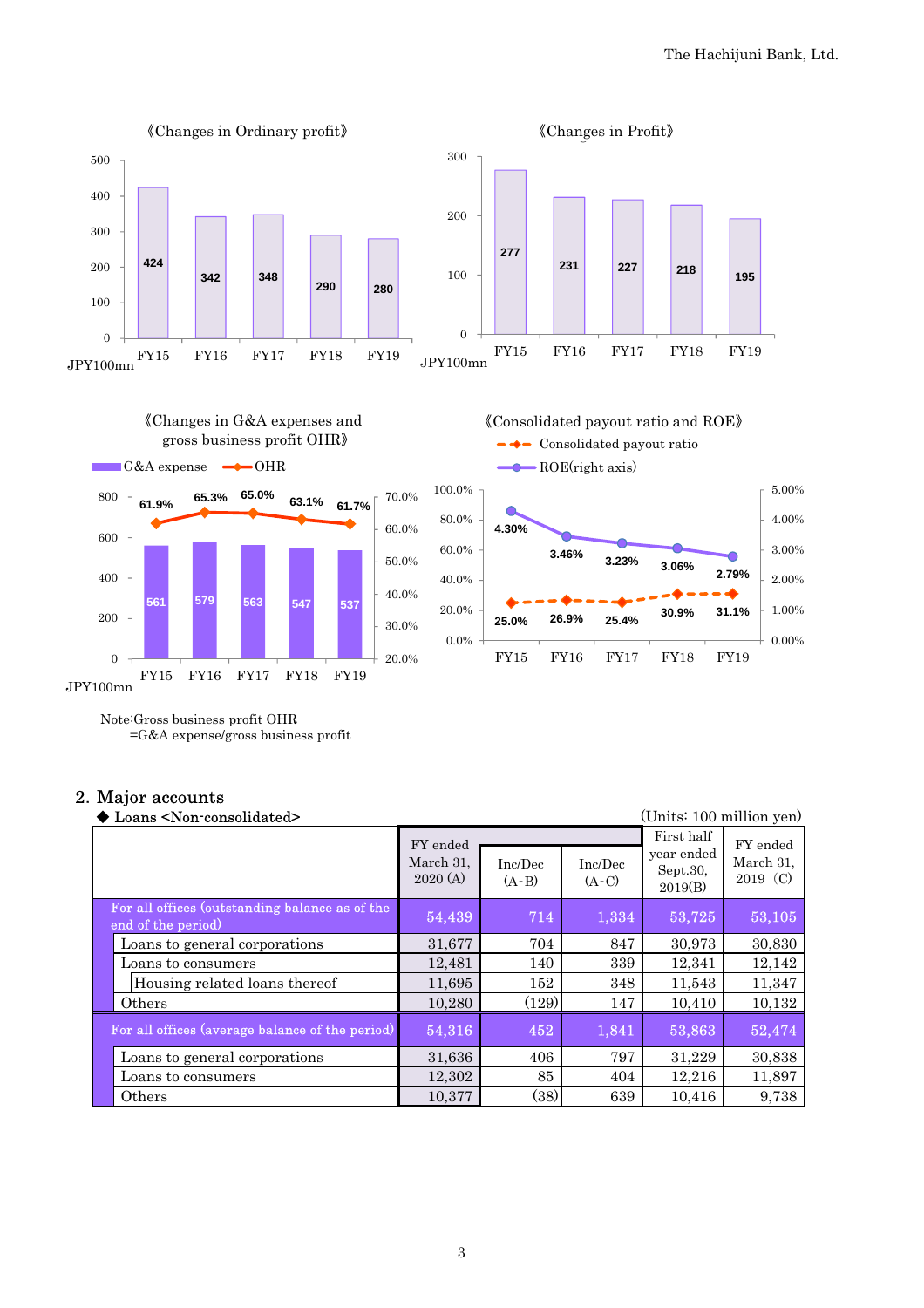

#### 《Changes in consumer loans》

JPY100mn/Outstanding balance

JPY100mn/Outstanding balance

| Securities <non-consolidated></non-consolidated>                     | (Units: 100 million yen)         |                    |                    |                                                 |                                     |
|----------------------------------------------------------------------|----------------------------------|--------------------|--------------------|-------------------------------------------------|-------------------------------------|
|                                                                      | FY ended<br>March 31,<br>2020(A) | Inc/Dec<br>$(A-B)$ | Inc/Dec<br>$(A-C)$ | First half<br>year ended<br>Sept.30,<br>2019(B) | FY ended<br>March 31,<br>$2019$ (C) |
| For all offices (outstanding balance as of the<br>end of the period) | 29,204                           | (269)              | 1,488              | 29,473                                          | 27,715                              |
| Bonds                                                                | 18,286                           | (781)              | 274                | 19,067                                          | 18,012                              |
| JGB thereof                                                          | 10,008                           | 378                | (2)                | 9,629                                           | 10,010                              |
| Stocks                                                               | 3,414                            | (313)              | (75)               | 3,728                                           | 3,489                               |
| Foreign securities                                                   | 4,869                            | 689                | 1,111              | 4,180                                           | 3,758                               |
| Others                                                               | 2,633                            | 136                | 179                | 2,497                                           | 2,454                               |
| For all offices (average balance of the period)                      | 25,820                           | (51)               | 2,427              | 25,871                                          | 23,392                              |
| Bonds                                                                | 18,070                           | (347)              | 2,153              | 18,417                                          | 15,916                              |
| JGB thereof                                                          | 9,407                            | (485)              | (638)              | 9,892                                           | 10,046                              |
| Stocks                                                               | 1,216                            | 30                 | (44)               | 1,185                                           | 1,261                               |
| Foreign securities                                                   | 4,194                            | 214                | 134                | 3,979                                           | 4,059                               |
| Others                                                               | 2,338                            | 50                 | 184                | 2,288                                           | 2,154                               |



# 《Changes in securities》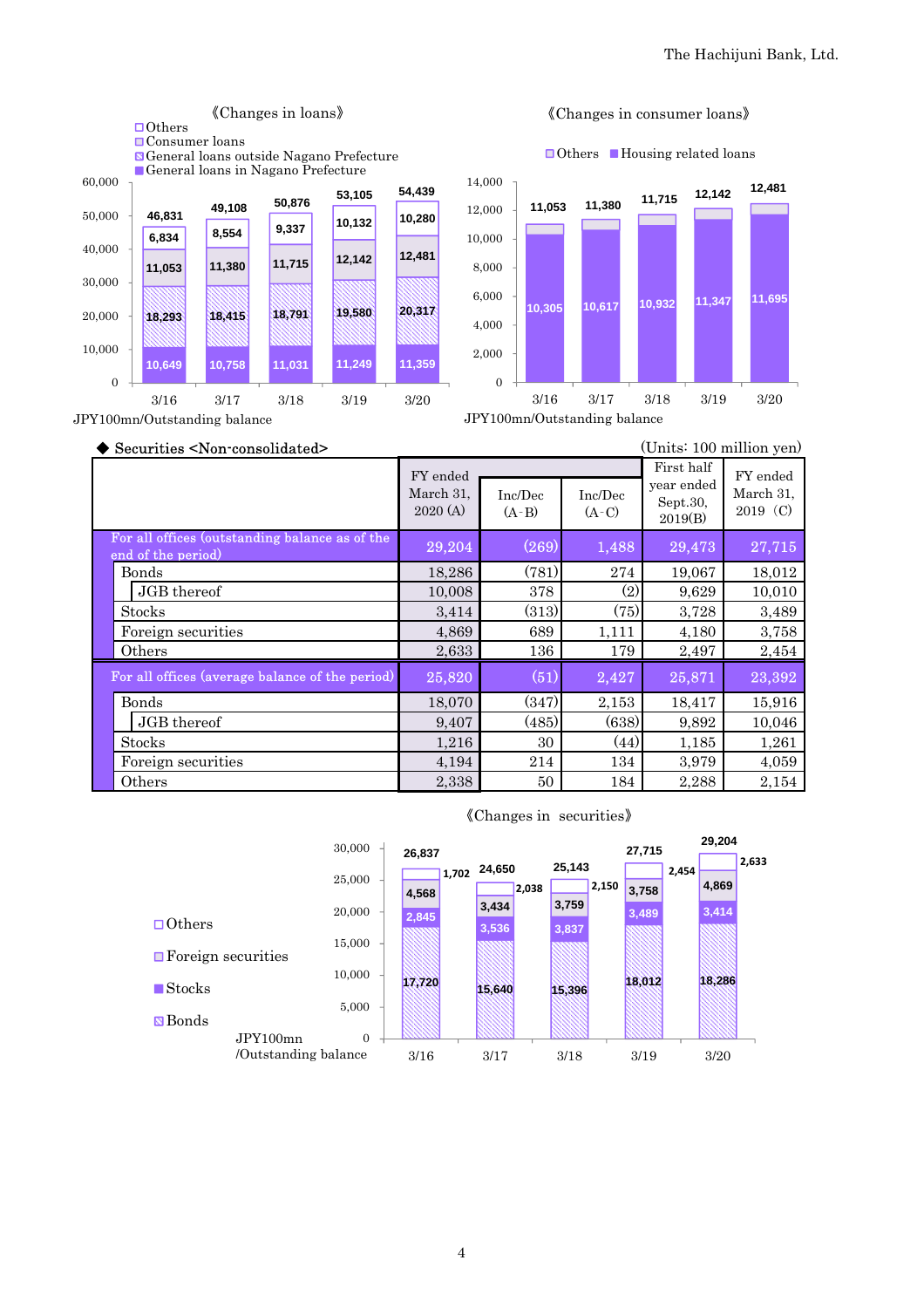| ◆ Valuation gains (losses) <non-consolidated></non-consolidated> |                                | (Units: 100 million yen)         |                    |                     |  |
|------------------------------------------------------------------|--------------------------------|----------------------------------|--------------------|---------------------|--|
|                                                                  | As of March 31, 2020           |                                  |                    |                     |  |
|                                                                  | Valuation<br>gains<br>(losses) | Change<br>from March<br>31, 2019 | Valuation<br>gains | Valuation<br>losses |  |
| Other securities                                                 | 2,649                          | (282)                            | 2,872              | 222                 |  |
| <b>Stocks</b>                                                    | 2,276                          | (78)                             | 2,285              | 8                   |  |
| Bonds                                                            | 224                            | (215)                            | 300                | 75                  |  |
| Others                                                           | 148                            | 11                               | 286                | 138                 |  |



#### ◆ Deposits <Non-consolidated> (Units: 100 million yen)

|                                                                      | FY ended<br>March 31,<br>2020(A) | Inc/Dec<br>$(A-B)$ | Inc/Dec<br>$(A-C)$ | First half<br>year ended<br>Sept.30,<br>2019(B) | FY ended<br>March 31,<br>$2019$ (C) |
|----------------------------------------------------------------------|----------------------------------|--------------------|--------------------|-------------------------------------------------|-------------------------------------|
| For all offices (outstanding balance as of the<br>end of the period) | 69,891                           | 2,505              | 2,422              | 67,386                                          | 67,468                              |
| Individuals                                                          | 47,821                           | 1,012              | 1,348              | 46,809                                          | 46,473                              |
| Corporations                                                         | 16,760                           | 260                | 674                | 16,500                                          | 16,086                              |
| Others                                                               | 5,309                            | 1,232              | 399                | 4,076                                           | 4,909                               |
| For all offices (average balance of the<br>period)                   | 68,043                           | 400                | 1,873              | 67,643                                          | 66,170                              |
| Individuals                                                          | 47,145                           | 386                | 1,027              | 46,758                                          | 46,118                              |
| Corporations                                                         | 16,849                           | 140                | 699                | 16,709                                          | 16,150                              |
| Others                                                               | 4,048                            | (126)              | 146                | 4,175                                           | 3,901                               |

|                             | 70,000<br>60,000 | 62,399<br>5,012 | 64,019<br>4,712 | «Changes in deposits»<br>65,983<br>4,690 | 67,468<br>4,909 | 69,891<br>5,309 |
|-----------------------------|------------------|-----------------|-----------------|------------------------------------------|-----------------|-----------------|
|                             | 50,000           | 14,438          | 15,032          | 15,703                                   | 16,086          | 16,760          |
| $\Box$ Others               | 40,000           |                 |                 |                                          |                 |                 |
| $\blacksquare$ Corporations | 30,000           |                 |                 |                                          |                 | 47,821          |
|                             | 20,000           | 42,948          | 44.274          | 45.588                                   | 46,473          |                 |
| <b>S</b> Individuals        | 10,000           |                 |                 |                                          |                 |                 |
| JPY100mn                    | $\Omega$         |                 |                 |                                          |                 |                 |
| /Outstanding balance        |                  | 3/16            | 3/17            | 3/18                                     | 3/19            | 3/20            |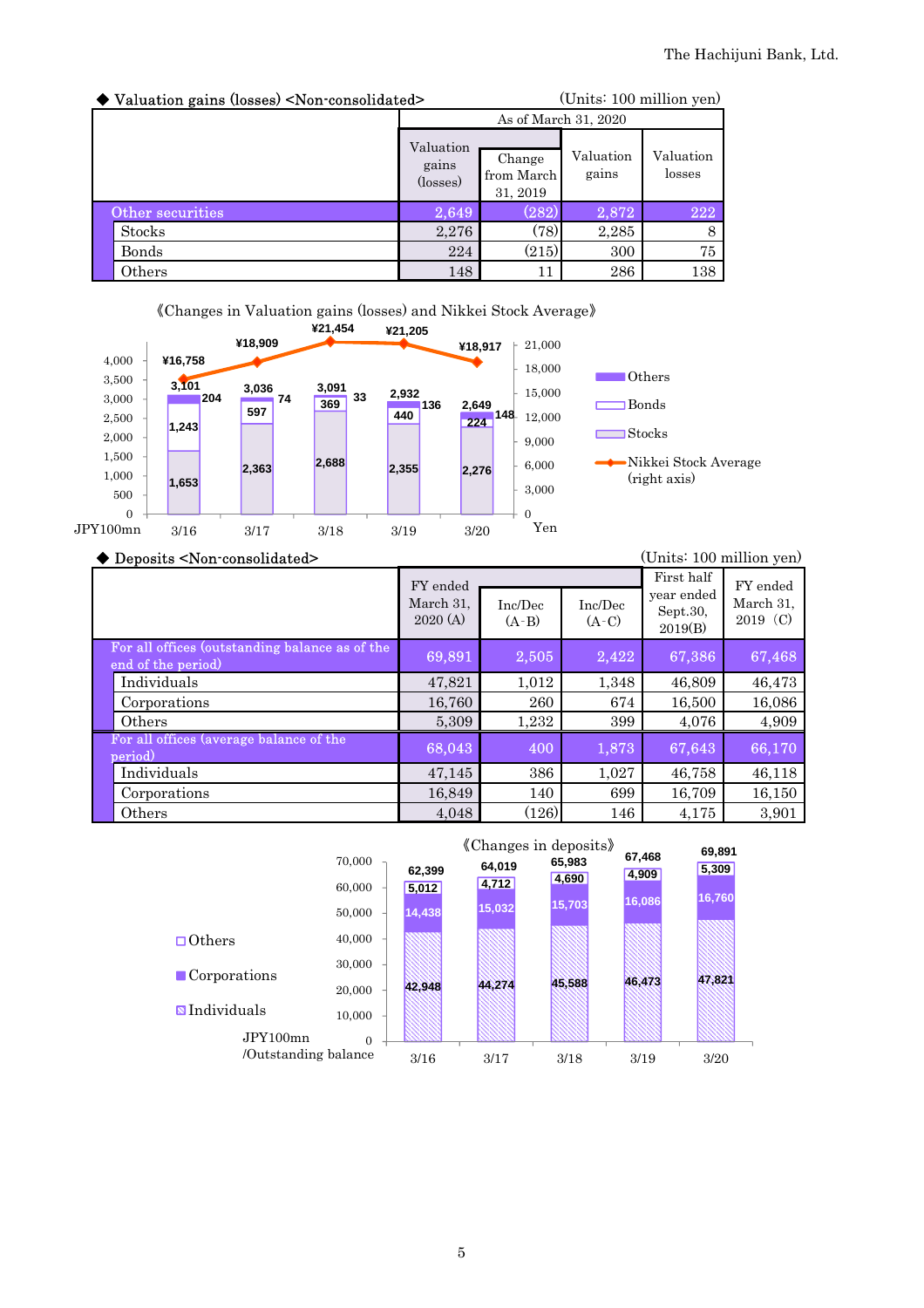| (Units: 100 million yen)<br>Personal financial assets deposited <non-consolidated></non-consolidated> |                |         |                    |        |                           |  |  |
|-------------------------------------------------------------------------------------------------------|----------------|---------|--------------------|--------|---------------------------|--|--|
|                                                                                                       | As of March.   | Inc/Dec |                    |        | As of Sept. As of March   |  |  |
|                                                                                                       | 31, 2020 $(A)$ | $(A-B)$ | Inc/Dec<br>$(A-C)$ |        | 30, 2019 (B) 31, 2019 (C) |  |  |
| Total (outstanding balance)                                                                           | 49,602         | 805     | 1,032              | 48,796 | 48,569                    |  |  |
| Yen deposits                                                                                          | 47,674         | 1,016   | 1,358              | 46,657 | 46,316                    |  |  |
| Investment type products                                                                              | 1,927          | (210)   | (325)              | 2,138  | 2,253                     |  |  |
| Foreign currency deposits                                                                             | 147            | (4)     | (9)                | 151    | 156                       |  |  |
| Investment trusts                                                                                     | 1,337          | (163)   | (208)              | 1,501  | 1,545                     |  |  |
| Public bonds (Government bonds, and<br>other bonds)                                                   | 443            | (42)    | (108)              | 485    | 551                       |  |  |



## 3. Financial soundness

## ◆ Disclosure of loans based on the Financial Revitalization Law

|                                  | (Units: $100$ million yen, %)<br><non-consolidated></non-consolidated> |                             |                    |                    |      |                                                      |
|----------------------------------|------------------------------------------------------------------------|-----------------------------|--------------------|--------------------|------|------------------------------------------------------|
|                                  |                                                                        | As of March<br>31, 2020 (A) | Inc/Dec<br>$(A-B)$ | Inc/Dec<br>$(A-C)$ |      | As of Sept. As of March<br>30, 2019 (B) 31, 2019 (C) |
| Total                            |                                                                        | (782)                       | 29                 | 20                 | 752  | 761                                                  |
|                                  | Bankrupt and quasi-bankrupt assets                                     | 75                          | (30)               | (26)               | 106  | 101                                                  |
|                                  | Doubtful assets                                                        | 475                         | 23                 | (17)               | 451  | 492                                                  |
|                                  | Substandard assets                                                     | 231                         | 36                 | 64                 | 194  | 167                                                  |
| As a percentage of total credits |                                                                        | 1.41                        | 0.04               | 0.00               | 1.37 | 1.41                                                 |
|                                  | Coverage ratio                                                         | 72.8                        | (3.2)              | (4.6)              | 76.0 | 77.4                                                 |

《Changes in nonperforming loans (loans based on the Financial Revitalization Law)》